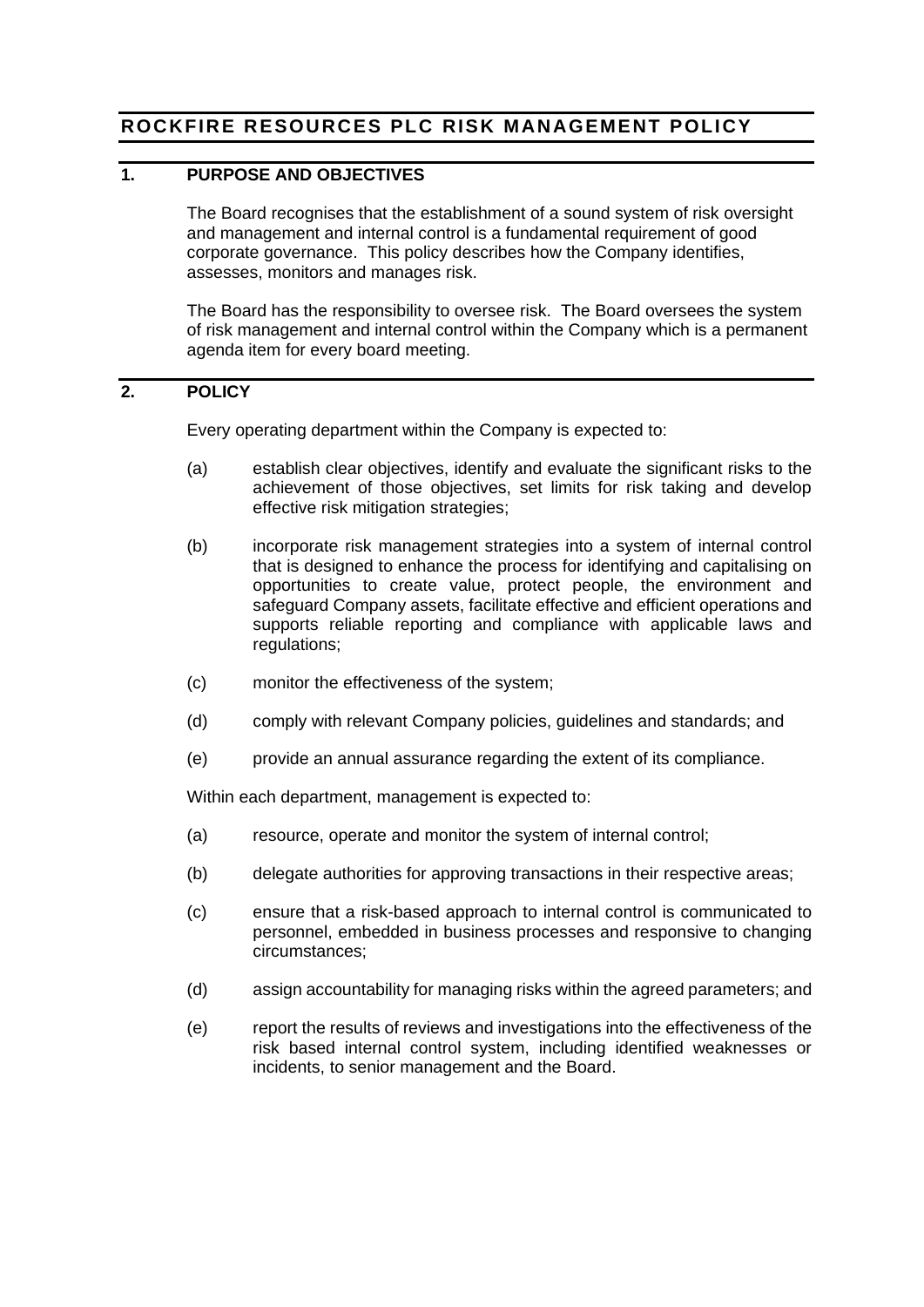#### **3. PROCEDURES**

This policy is implemented by:

- (a) establishing and operating a formal risk management and internal control system as endorsed by the Board;
- (b) identifying from the risk management and internal control system specific project, departmental and corporate risks;
- (c) regularly monitoring and assessing the performance and effectiveness of the risk management system through internal reviews and the external audit programme;
- (d) requiring the Chief Executive Officer/Managing Director (or equivalent) and the Chief Financial Officer (or equivalent) to certify to the Board that;
	- (i) the integrity of financial statements is founded on a sound system of risk management and internal compliance and control that implements the policies adopted by the Board; and
	- (ii) the Company's risk management and internal control system is operating efficiently and effectively in all material respects.

## **4. RISK PROFILE**

The operation of the Company's risk management and internal control system results in the identification of a number of material risks that may impact on the Company's business as an exploration and development group. These risks include but are not limited to:

- (a) the exploration for and identification of mineral resources;
- (b) commercialisation of resources;
- (c) exposure to the price of minerals including gold, and exchange rates;
- (d) technical and project management competencies;
- (e) health, safety, environmental, social sustainability and security risks;
- (f) exposure to financial markets; and
- (g) the availability of commercial insurances to mitigate identified business risks.

These risks may change over time as the external environment changes and as the Company expands its operations.